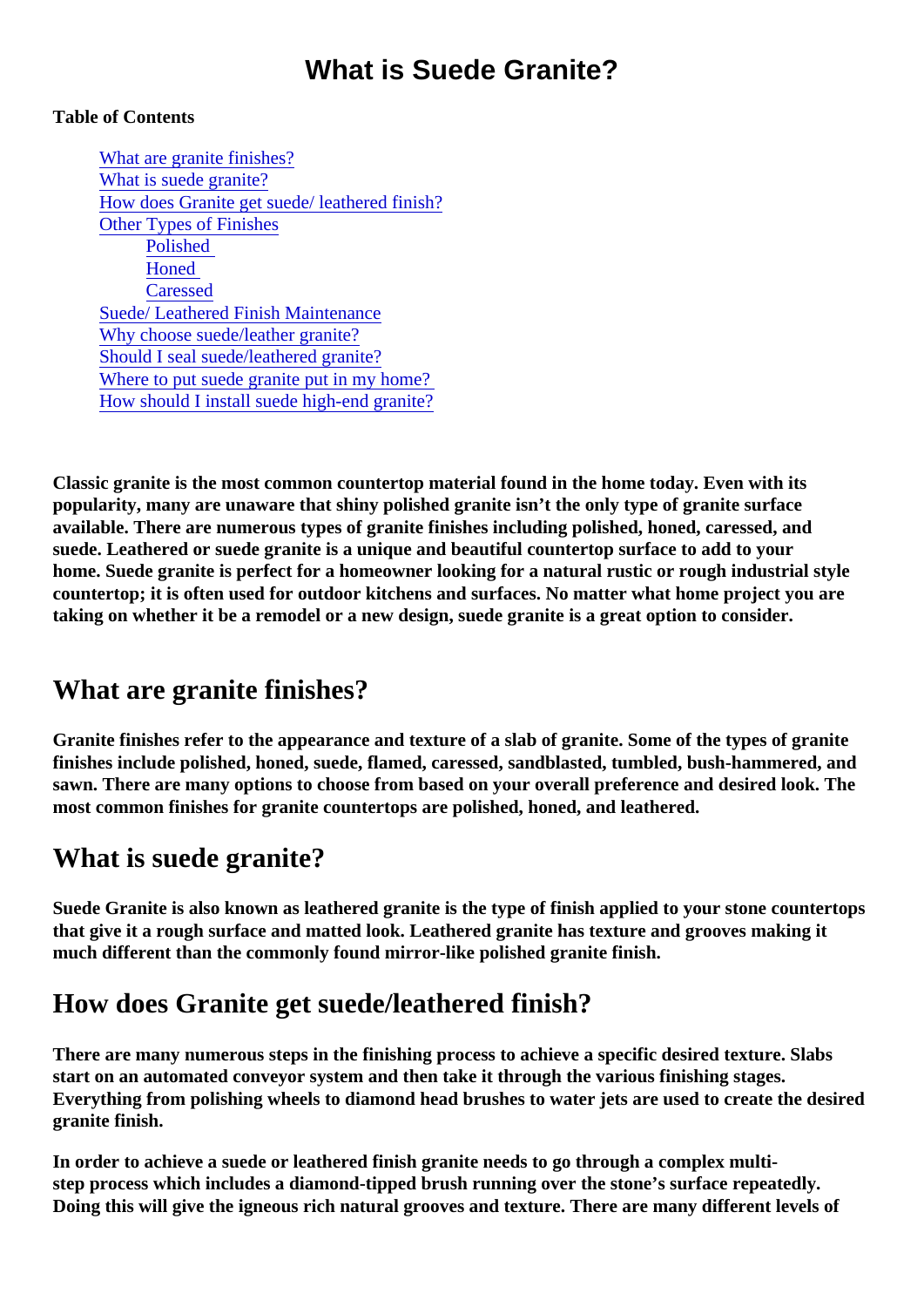<span id="page-1-0"></span>**texture when it comes to suede/ leathered granite it can be as smooth or rough as the homeowner's preference.**

# **Other Types of Finishes**

#### **Polished**

**The shined mirrored-like finish look is the most popular choice in interior design. Polished finishes give the surface a smooth and shiny sheen. This is the most common finish in most homes with granite countertops. Having granite with a polished finish allows for easy cleanup making it the most hygienic as well as being stain and scratch-resistant. This surface is much easier to keep clean than others finish. A polished finish seals or closes more of the pores of the stone surface which helps the stone repel moisture. Polished granite is the most practical option for a busy home.** 

**Pros Cons**

**Scratch and stain-resistant Slippery surface**

**Hygenic finish** 

**Elegant finish**

#### **Honed**

**Matte finish bringing a casual natural look. Honed finishes are very similar to polished finishes but instead of leaving it shiny and polished it buffed to create a matte and low gloss sheen. Unlike polished granite honed granite is not highly reflective. Honed granite surfaces are smooth like polished with a matted rustic look like leathered granite.**

| <b>Pros</b>                                                   | Cons                                           |
|---------------------------------------------------------------|------------------------------------------------|
| Easily conceals smudges and dirt More susceptible to staining |                                                |
| <b>Rustic and textured look</b>                               | Imperfections in stone will be more noticeable |

**Porous surface**

#### **Caressed**

**Textured finish with shine. Caressed finishes are a hybrid between leathered granite and polished granite. In order to get caressed granite leathered finished granite is taken and shine is added to it. This is a great finish if you are looking for easy maintenance with a rugged look.**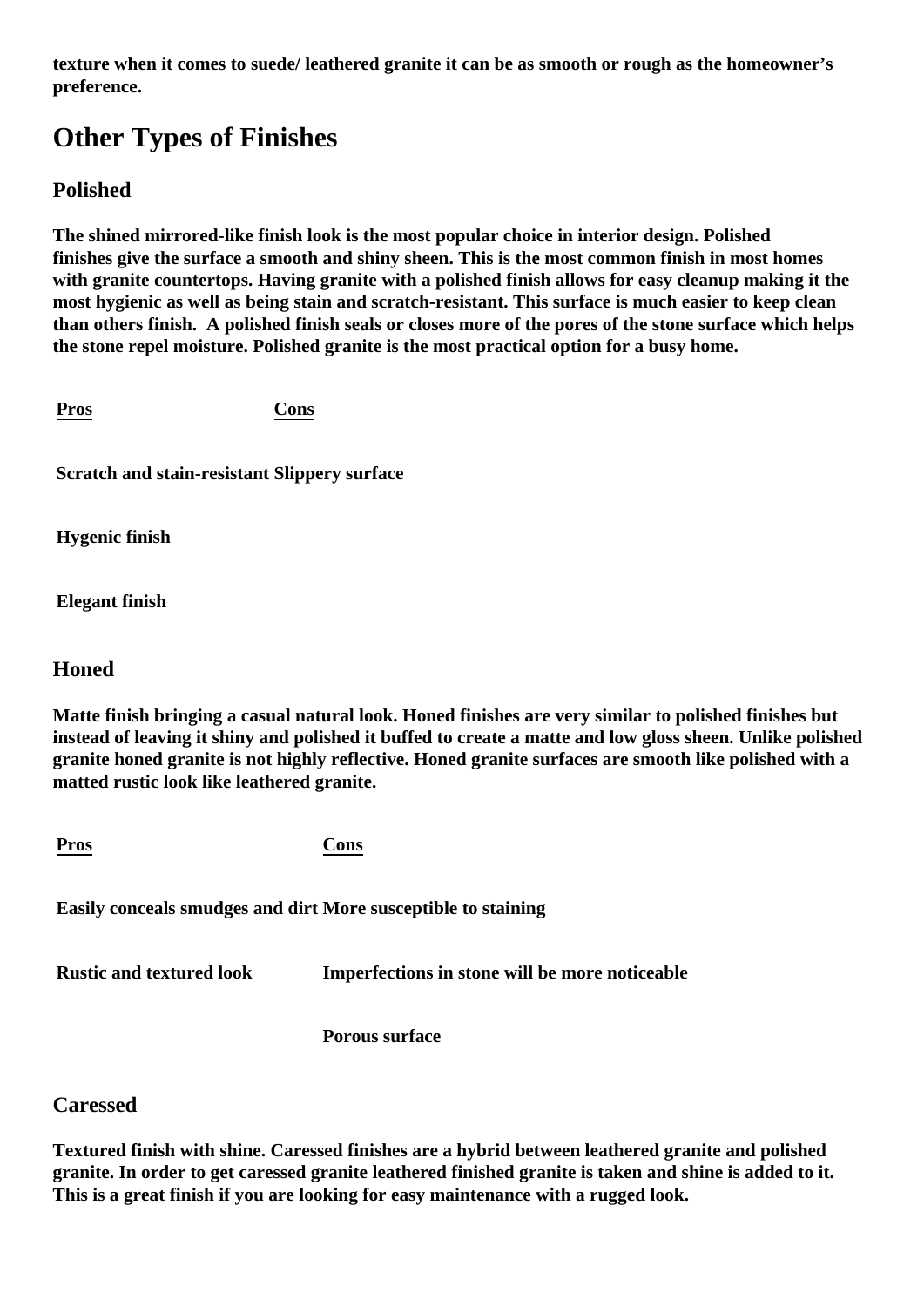<span id="page-2-0"></span>

**Pros Cons**

Accentuates the stone's natural color **More maintenance than polished surfaces** 

**More stain-resistant than honed or leathered granite**

### **Why choose suede/leather granite?**

**Suede granite is perfect for a unique home with a rustic or industrial feel. Suede granite also known as leathered granite has a contoured and textured look that leaves your countertops looking like authentic natural stone. Suede granite is low maintenance compared to other natural stones such as marble and soapstone. Another perk of suede granite is that the leather finish makes it harder to notice dirt and smudges due to its grooves and texture.** 

| <u>Pros</u>                      | Cons                                                |
|----------------------------------|-----------------------------------------------------|
| <b>Conceals smudges and dirt</b> | Chips or scratches in stone will be more noticeable |

**Shows stones natural colors and texture More maintenance than polished stone**

**Rustic and unique**

### **Suede/ Leathered Finish Maintenance**

**Granite in general is a low maintenance stone. Suede granite is able to easily hide daily marks and smudges like fingerprints and watermarks because of its dark color (typically black granite) and dimple like texture. Daily cleaning and upkeep of all granite surfaces are always recommended in order to ensure your natural stone remains good as new.**

**When cleaning your suede granite surfaces it is best to use a pH-balanced cleanser or a mild nonacidic soap mixed with water. Use a sponge or washcloth on your suede granite and not a harsh bristol brush. Abrasive cleaners and products will gradually breakdown the sealer leaving your surface vulnerable to damage.**

### **Should I seal suede/leathered granite?**

**It is recommended that no matter what granite surface you choose it should be sealed. Sealing granite ensures prevention measures are taken to prevent damage to your stone's surface.**

### **Where to put suede granite put in my home?**